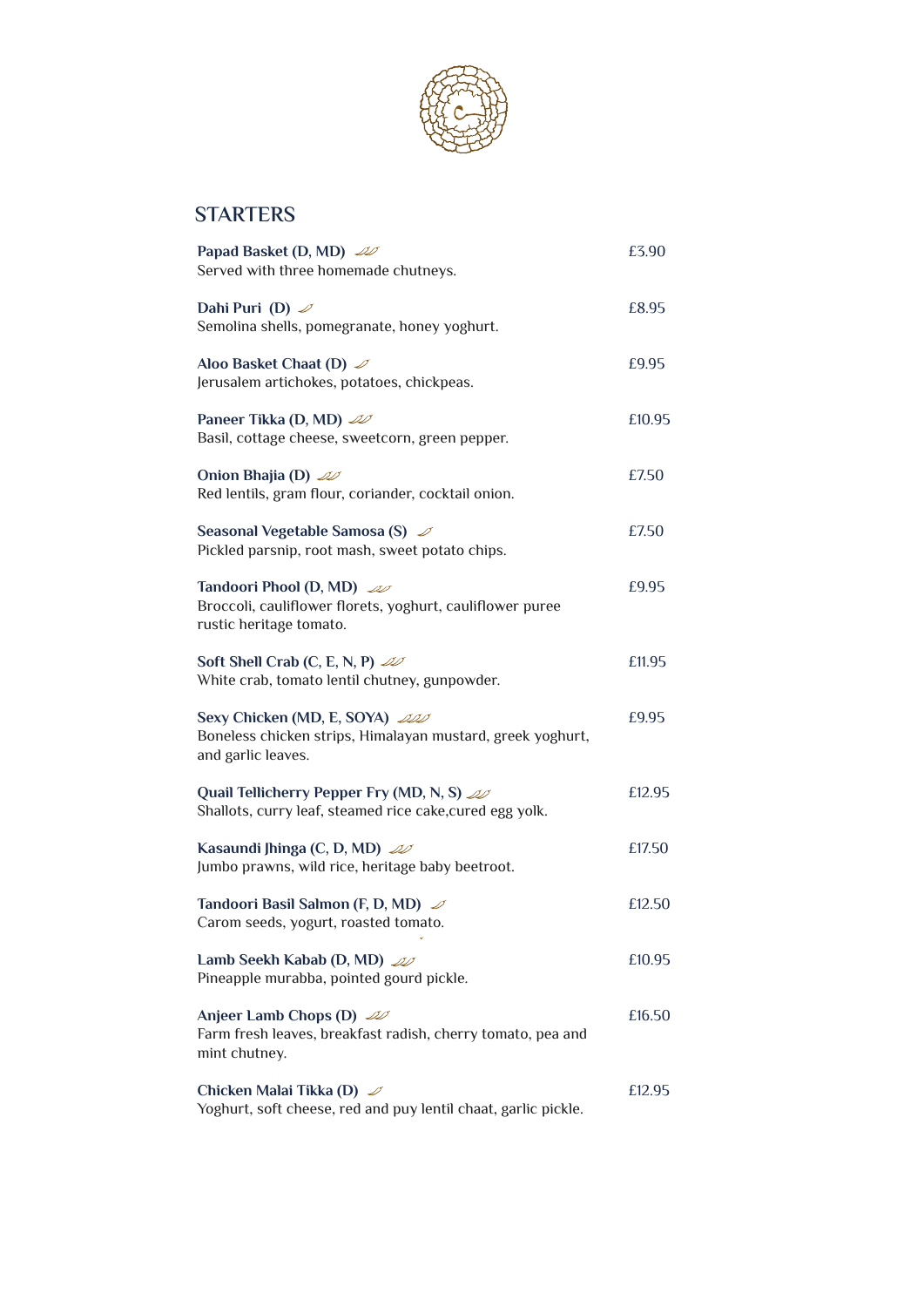

## **MAINS**

| Paneer Lababdar (D) $\mathcal{D}$<br>Cottage cheese simmered in tomato, and fenugreek sauce.                             | £14.95 |
|--------------------------------------------------------------------------------------------------------------------------|--------|
| Smoked Ravaya (MD) 20<br>Brinjal, garlic, ginger.                                                                        | £12.50 |
| Makai Palak <i>Z</i><br>Fresh chopped spinach, dill, basil leaves.                                                       | £12.95 |
| Vegetable Biryani (G, D)<br>Asparagus, fresh herbs, kewra, pink pepper raita.                                            | £15.50 |
| <b>Beetroot Kofta and Baby Spinach (D)</b> 20<br>Beetroot dumpling, sauteed kale, tomato sauce.                          | £14.95 |
| <b>Prawn Pumpkin Chettinad (C)</b> 200<br>Tiger prawns, rock moss, roasted chilly, curry leaf.                           | £19.50 |
| Fish Moilee (F, C) $\mathscr{D}$<br>Coley fish, cherry vine tomatoes, coconut milk, banana shallots,<br>curry leaf.      | £18.50 |
| Chicken Dum Biryani (D, G) $\mathscr{A}$<br>Basmati rice, saffron, crispy onion, mint, served with<br>pink pepper raita. | £18.95 |
| Chicken Tikka Masala (D, MD) 20<br>Tandoor roasted chicken, simmered in tomato, onion.                                   | £16.50 |
| Awadhi Murgh (D) $\mathcal{D}$<br>Corn-fed chicken, fresh mint, yogurt.                                                  | £17.95 |
| Pahadi Chicken (D) 200<br>Chunks of chicken cooked in rustic onion, fresh ginger and<br>coriander.                       | £16.50 |
| Lamb Dum Biryani (D, G) $\mathscr{A}$<br>Basmati rice, coriander, pink pepper raita.                                     | £20.95 |
| Handi Gosht (D) $\mathcal{D}$<br>Hyderabadi melting lamb cooked on a slow fire.                                          | £18.95 |
| Railway Saag Lamb (D) 20<br>Lamb cubes, spinach, basil, mint, garlic.                                                    | £19.95 |
| <b>Lamb Shank Korma</b><br>Cornish lamb shank, saffron, potato choka.                                                    | £21.50 |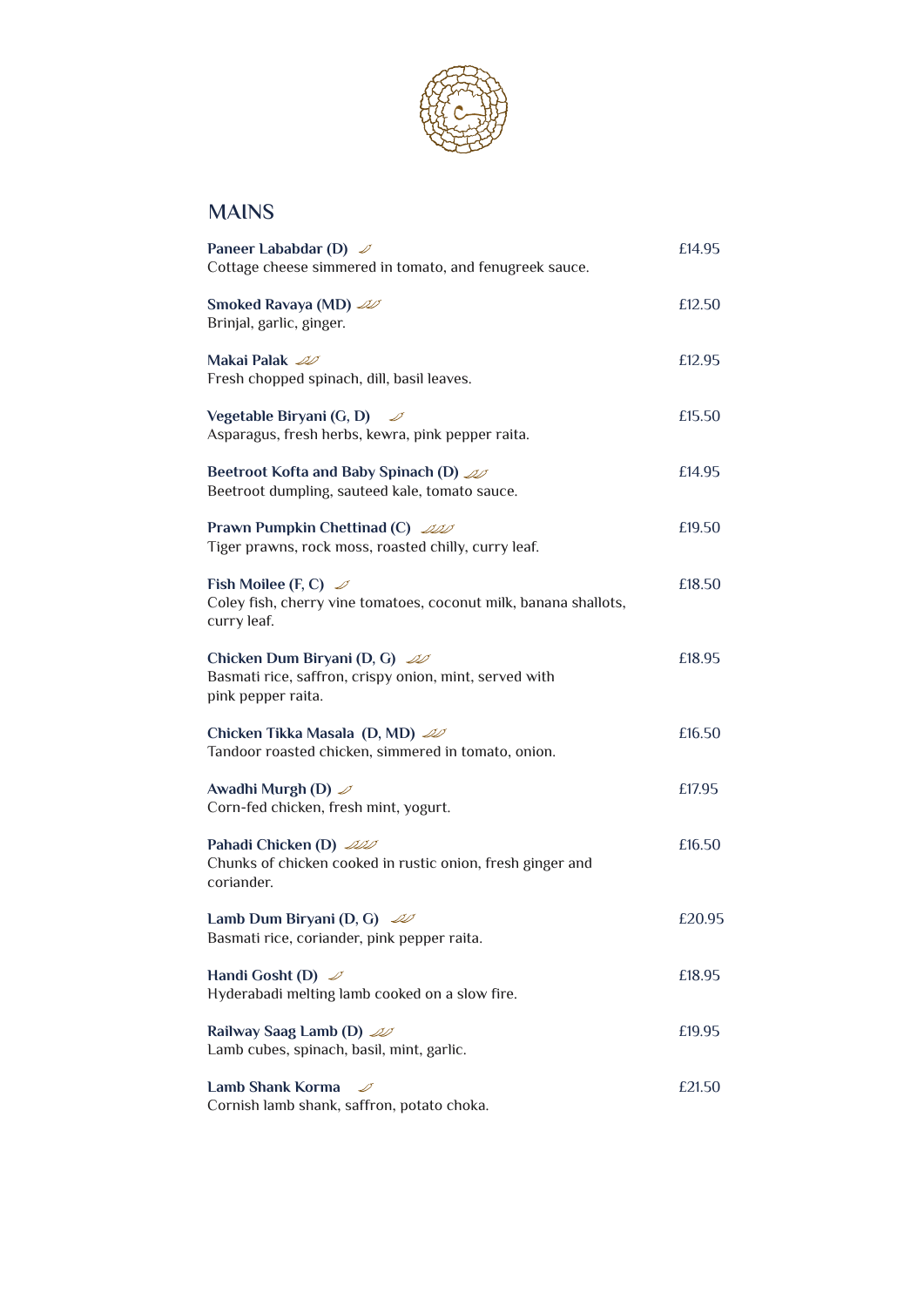

#### **SIDES**

| Chatora Black Dal (D) $\mathcal{D}$<br>Our signature speciality. Black lentils simmered with garlic,<br>tomato and chilli. | £8.95 |
|----------------------------------------------------------------------------------------------------------------------------|-------|
| Konkan Okra 20<br>Dry chilli, fenugreek seeds, coconut, ginger.                                                            | £8.95 |
| Coastal Spiced Baby Potato (MD) $\mathcal{D}$<br>Roasted rice, poppy seed, mustard seed.                                   | £7.95 |
| Mutter Paneer (D) $\mathscr{A}$<br>Green peas and Indian cottage cheese in creamy yoghurt sauce.                           | £8.95 |
| Chana Dal $\mathscr{D}$<br>Cumin, tomato, asafoetida, gundu chilli.                                                        | £7.95 |
| <b>Onion Chilli Salad</b>                                                                                                  | £3.30 |
| <b>Farm Fresh Salad</b>                                                                                                    | £4.95 |
| House Pickle (D, MD)                                                                                                       | £2.95 |
| Pink Peppercorn Raita (D)                                                                                                  | £3.50 |
| <b>Pulao Rice</b>                                                                                                          | £5.95 |
| <b>Steamed Rice</b>                                                                                                        | £4.95 |

#### **BREADS**

All breads contain gluten.

| Plain Naan (G, D)  | £2.95 | Peshawri Naan (G, D, N) | £4.95 |
|--------------------|-------|-------------------------|-------|
| Butter Naan (G, D) | £3.50 | Tandoori Roti (G)       | £2.95 |
| Garlic Naan (G, D) | £3.95 | Parata (G, D)           | £3.95 |

**Blue Cheese, Cheddar and Chilli Kulcha (G, D) £3.95**

### **DESSERTS**

| Pistachio and Cardamom Kheer (D, N)<br>Rice pudding, pistachio, cardamom, kulfi.      |       |
|---------------------------------------------------------------------------------------|-------|
| Indian Mango and Shrikhand (D, N)<br>Mango jelly, almond chikki.                      | £8.50 |
| Steamed Bengali Yoghurt (D)<br>Infused with cardamom with a touch of raspberry puree. | £7.95 |
| <b>House Sorbet</b><br>Coconut and raspberry flavours.                                | £7.95 |